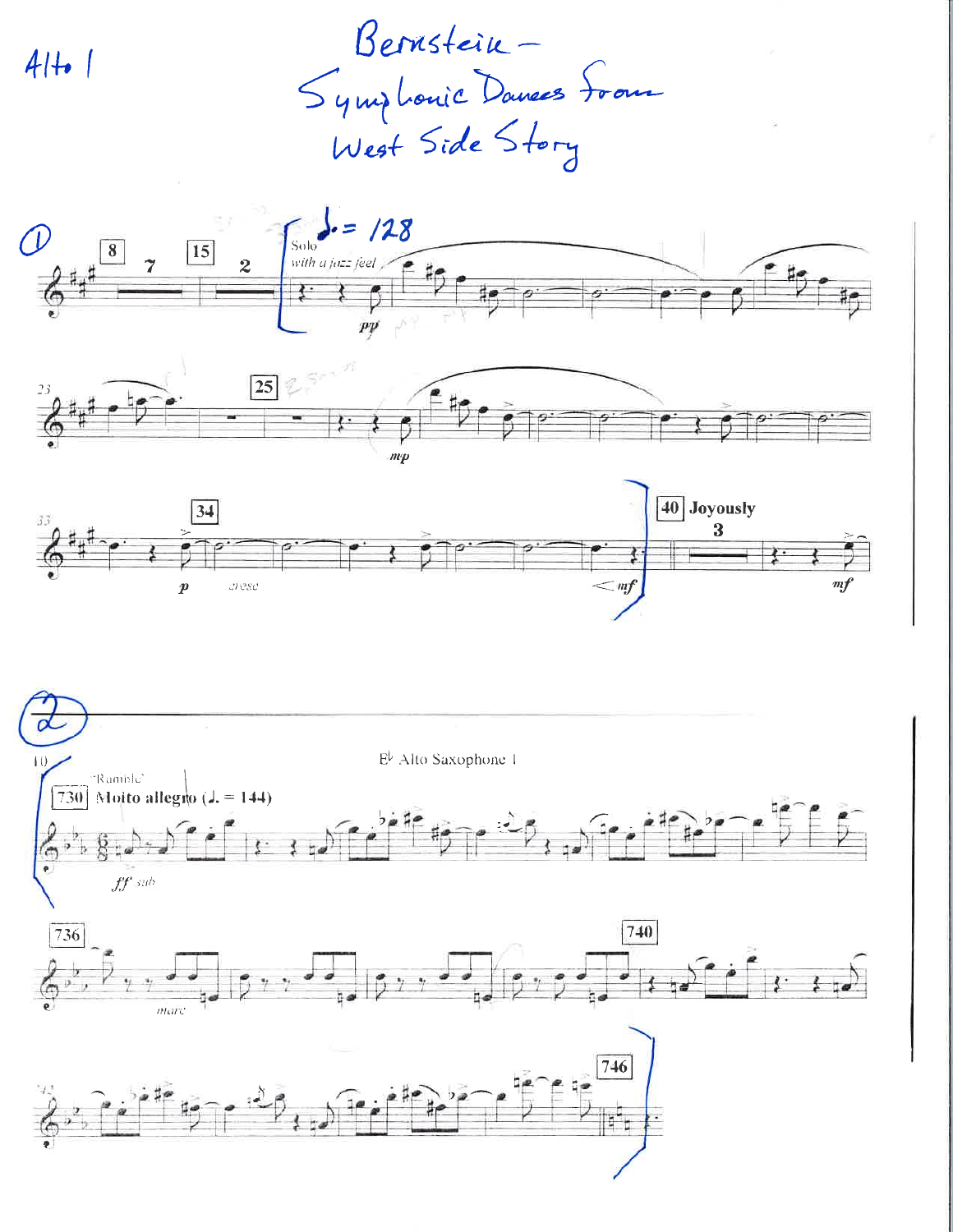$416$ 

Bernstein, pg. 2

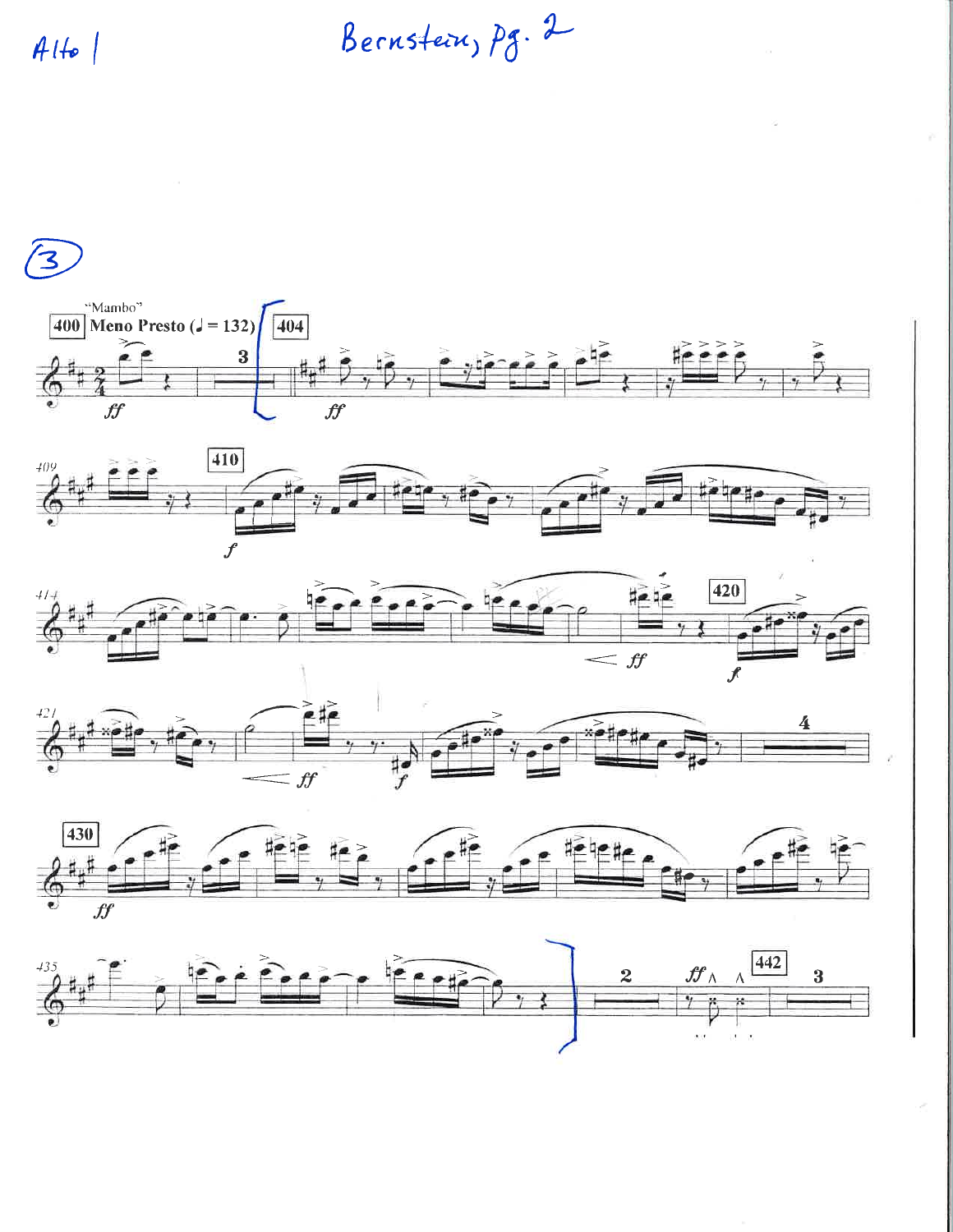$A/H$ 

Berustein, 78.3







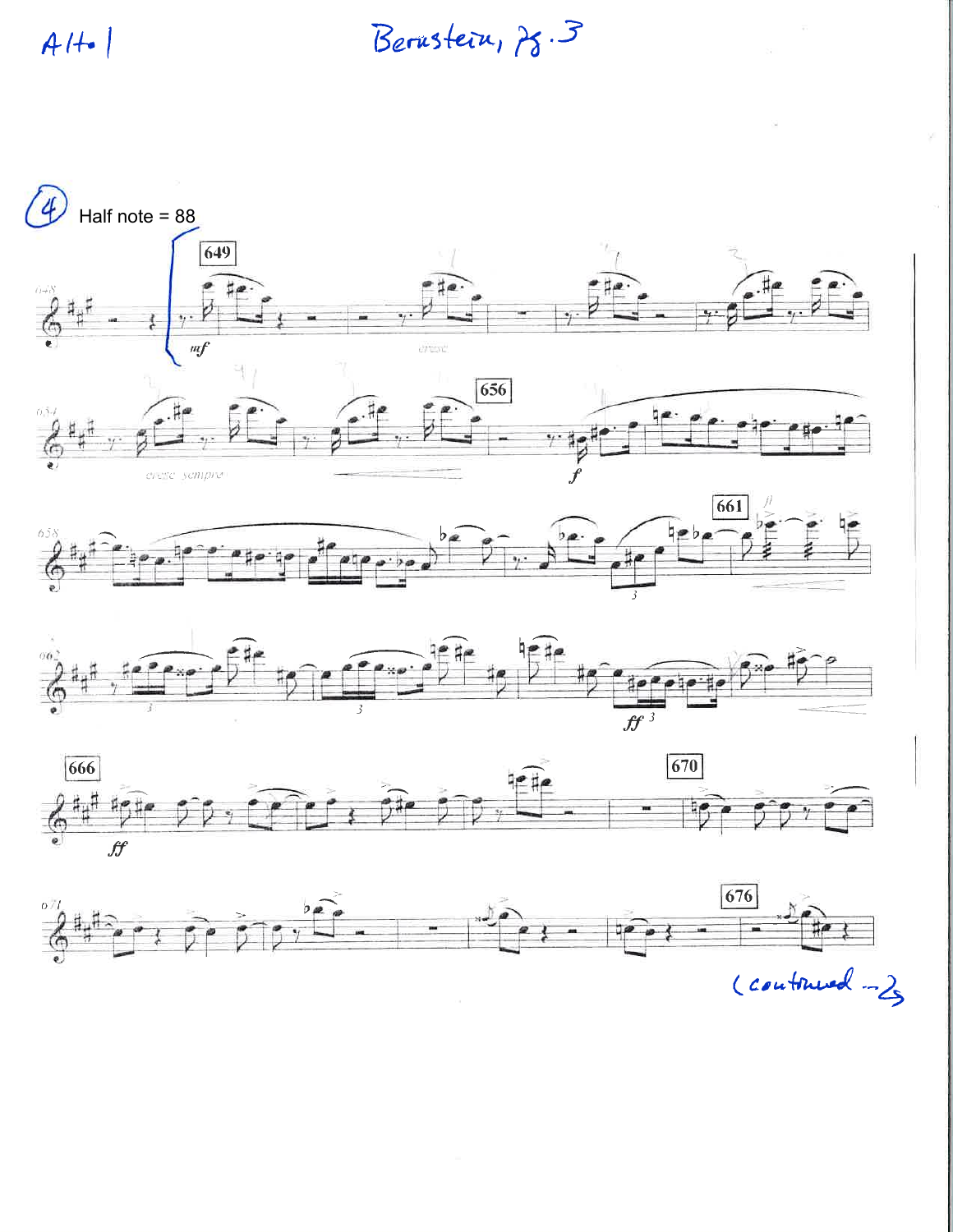$A/t$ 

Bernstein, 72. 4